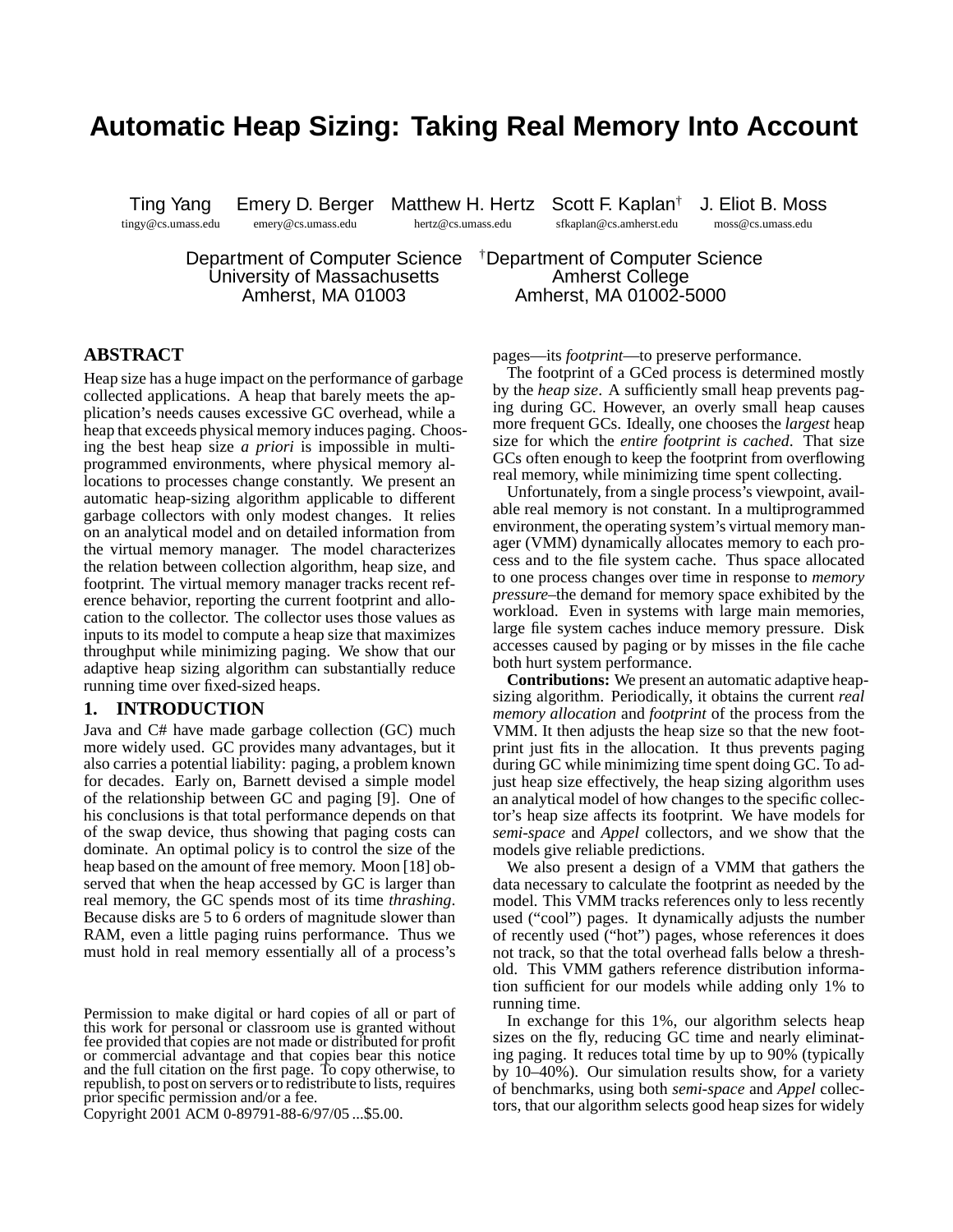varying real memory allocations. Thus far we have developed models only for non-incremental, stop-the-world, GC, but in future work hope to extend the approach to include incremental and concurrent collectors.

# **2. RELATED WORK**

Heap size selection has received surprisingly little attention, despite its impact on performance. We discuss papers we know of, and then consider interfaces to VMMs.

**Heap sizing:** Kim and Hsu examine the paging behavior of GC for the SPECjvm98 benchmarks [17]. They run each program with various heap sizes on a system with 32MB of RAM. They find that performance suffers when the heap does not fit in real memory, and that when the heap is larger than real memory it is often better to grow the heap than to collect. They conclude that there is an optimal heap size for each program for a given real memory. We agree, but choosing optimal sizes *a priori* does not work in the context of multiprogramming: available real memory changes dynamically.

The work most similar to ours is by Alonso and Appel, who also exploit information from the VMM to adjust heap size [4]. Their GC periodically queries the VMM to find the current amount of available memory, and then adjusts heap size in response. Our work differs from theirs in several key respects. While their approach shrinks the heap when memory pressure is high, they do not expand heaps when pressure is low, which would reduce GC frequency. Further, they rely on standard interfaces to the VMM, which provide at best a coarse estimate of memory pressure. Our VMM algorithm captures detailed reference information, providing reliable estimates.

Brecht et al. adapt Alonso and Appel's approach to control heap growth. Rather than interact with the VMM, they offer ad hoc rules for two given memory sizes [12]. These sizes are *static*, so their technique works only if the application always has that specific amount of memory. Also, they use the Boehm-Weiser mark-sweep collector [11], which can grow its heap but cannot shrink it.

Cooper et al. dynamically adjust the heap size of an Appel style collector according to a given memory usage target [13]. If the target matches the amount of free memory, their approach adjusts the heap to make full use of it. Our work automatically identifies the target given data from the VMM. Furthermore, our model captures the relation between footprint and heap size, making our approach more general.

There are several existing systems that adjust heap size depending on the current environment. MMTk [10] and BEA JRockit [3] can, in response to the live data ratio or pause time, change their heap size using a set of predefined ratios. HotSpot [1] has the ability to adjust heap size with respect to pause time, throughput, and footprint limits given as command line arguments. Novell Netware Server 6 [2] polls the VMM every 10 seconds, and shortens its GC invocation interval to collect more frequently, when memory pressure is high. All of them rely on some pre-defined parameters or command line arguments to control the adjustment of heap size, which makes adaptation slow and inaccurate. Given our communication with the VMM and our analytical model, our algorithm selects good heap sizes quickly and gives precise control of application footprint.

**Virtual Memory Interfaces:** Systems typically offer a way for programs to communicate detailed information *to* the VMM, but expose very little in the other direction. Many UNIX and UNIX-like systems support the madvise system call, by which applications may offer information about their reference behavior to the VMM. We know of no systems that expose more detailed information about an application's virtual memory behavior beyond memory residency (which pages are "in core" (mincore)). Out interface is even simpler: the VMM gives the program two values: its *footprint* (how much memory the program needs to avoid significant paging), and its *allocation* (real memory available to it now). The GC uses these values to adjust heap size accordingly.

# **3. GC PAGING BEHAVIOR ANALYSIS**

To build robust mechanisms for controlling paging behavior of GCed applications it is important first to understand those behaviors. Hence we studied those behaviors by analyzing memory reference traces for a set of benchmarks, executed under each of several collectors, for a number of heap sizes. The goal was to reveal, for each collector, the regularities in the reference patterns and the relation between heap size and footprint.

*Methodology Overview:* We used an instrumented version of Dynamic SimpleScalar (DSS) [14] to generate memory reference traces. We pre-processed these with the SAD reference trace reduction algorithm [15, 16]. (SAD stands for Safely Allowed Drop, which we explain below.) For a given *reduction memory size* of *m* pages, SAD produces a substantially smaller trace that triggers the same exact sequence of faults for a simulated memory of at least *m* pages, managed with least-recently-used (LRU) replacement. SAD drops most references that hit in memories smaller than *m*, keeping only the few necessary to ensure that the LRU stack order is the same for pages in stack positions *m* and beyond. We processed the SAD-reduced traces with an LRU stack simulator to obtain the number of faults for all memory sizes no smaller than *m* pages.

*SAD and LRU Extensions:* Because our garbage collectors make calls to mmap (to request demand-zero pages) and munmap (to free regions evacuated by GC), we needed to extend the SAD and LRU models to handle these primitives sensibly. Details are in Appendix A.

*Application platform:* We used as our Java platform Jikes RVM version 2.0.1 [6, 5] built for the PowerPC. We optimized the system images to the highest optimization level and included all normal run-time system components in the images, to avoid run-time compilation of those components. The most cost-effective mode for running Jikes RVM is with its *adaptive* compilation system. Because the adaptive system uses time-driven sampling to invoke optimization, it is non-deterministic. We desired comparable non-deterministic executions to make our experiments repeatable, so we took compilation logs from a number of runs of each benchmark in the adaptive system, determined the median optimization level for each method, and directed the system to compile each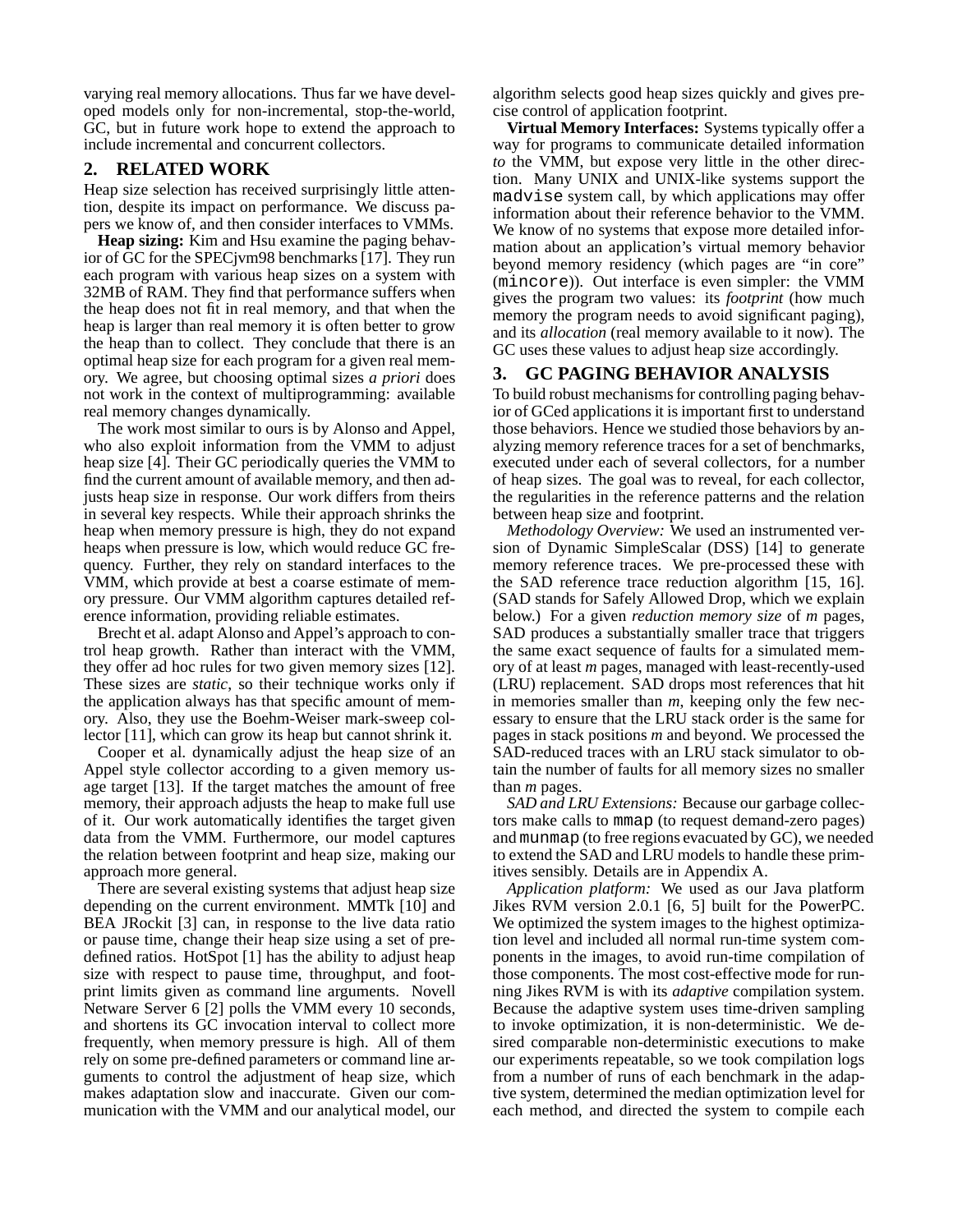method to that method's median level as soon as the system loaded the method. We call this the *pseudo-adaptive* system, and it indeed achieves the goals of determinism and high similarity to typical adaptive system runs.

*Collectors:* We considered three collectors: mark-sweep (MS), semi-space copying collection (SS), and Appelstyle generational copying collection (Appel) [7]. MS is one of the original "Watson" collectors written at IBM. It uses segregated free lists and separate spaces and GC triggers for small versus large objects (where "large" means more than 2KB). SS and Appel come from the Garbage Collector Toolkit (GCTk), developed at the University of Massachusetts Amherst and contributed to the Jikes RVM open source repository. They do not have a separate space for large objects. SS is a straightforward copying collector that triggers collection when a semi-space (half of the heap) fills, copying reachable objects to the other semispace. Appel adds a nursery, where it allocates all new objects. Nursery collection copies survivors to the current old-generation semi-space. If the space remaining is too small, it then does an old-generation semi-space collection. In any case, the new nursery size is half the total heap size allowed, minus the space used in the old generation. Both SS and Appel allocate linearly in their allocation area.

*Benchmarks:* We use a representative selection of programs from SPECjvm98. We also use ipsixql, an XML database program, and pseudojbb, which is the SPECjbb2000 benchmark modified to perform a fixed number of iterations (thus making time and GC comparisons more meaningful). We ran all these on their "large" (size 100) inputs.

## **3.1 Results and Analysis**

We consider the results for jack and javac under the SS collector. The results for the other benchmarks are strongly similar. (The full set of graphs of faults and estimated time for GC and mutator are available at http://wwwali.cs.umass.edu/˜tingy/CRAMM/results/) Figure 1(a) and (d) show the number of page faults for varying real memory allocations. Each curve in each graph comes from one simulation of the benchmark in question, at a particular real memory allocation. Note that the vertical scales are *logarithmic*. Note that the final drop in each curve happens in order of increasing heap size, i.e., the smallest heap size drops to zero page faults at the smallest allocation.

We see that each curve has three regions. At the smallest memory sizes, we see extremely high paging. Curiously, larger *heap* sizes perform better for these small *memory* sizes! This happens because most of the paging occurs during GC, and a larger heap size causes fewer GCs, and thus less paging.

The second region of each curve is a broad, flat region representing substantial paging. For a range of real memory allocations, the program repeatedly allocates in the heap until the heap is full, and the collector then walks over most of the heap, copying reachable objects. Both steps are similar to looping over a large array, and require an allocation equal to a semi-space to avoid paging. (The separate graphs for faults during GC and faults during mutator execution support this conclusion.)

Finally, the third region of each curve is a sharp drop in faults that occurs once the allocation is large enough to capture the "looping" behavior. The final drop occurs at an allocation that is near to half the heap size plus a constant (about 30MB for jack). This regularity suggests that there is a base amount of memory needed for the Jikes RVM system and the application code, plus additional space for a semi-space of the heap.

We further see that, for most memory sizes, GC faults dominate mutator (application) faults, and that mutator faults have a component that depends on heap size. This dependence results from the mutator's allocation of objects in the heap between collections.

The behavior of MS strongly resembles the behavior of SS, as shown in Figure 1(b) and (e). The final drop in the curves tends to be at the heap size plus a constant, which is logical in that MS allocates to its heap size, and then collects. MS shows other plateaus, which we suspect have to do with there being some locality in each free list, but the paging experienced on even the lowest plateau gives a substantial increase in program running time. It is important to select a heap size whose final drop-off is contained by the current real memory allocation.

The curves for Appel (Figure 1) $(c)$  and  $(f)$  are also more complex than those for SS, but show the same pattern of a final drop in page faulting at 1/2 the heap size plus a constant.

# **3.2 Proposed Heap Footprint Model**

These results lead us to propose that the minimum real memory *R* required to run an application at heap size *h* without substantial paging is approximately  $a \cdot h + b$ , where  $a$  is a constant that depends on the GC algorithm (1 for MS and 0.5 for SS and Appel) and *b* depends partly on Jikes RVM and partly on the application itself. The intuition behind the formula is this: an application repeatedly fills its available heap  $(1/2 \cdot h)$  for Appel and SS; *h* for MS), and then, during a full heap collection, copies out of that heap the portion that is live (*b*).

In sum, we suggest that required real memory is a linear function of heap size. We tested this hypothesis using results derived from those already presented. In particular, suppose we choose a threshold value *t*, and we desire that the estimated paging cost not exceed *t* times the application's running time with no paging. For a given value of *t*, we can plot the minimum real memory allocation required for each of a range of heap sizes such that the paging overhead not exceed *t*.

Figure 2 shows, for jack and javac and the three collectors, plots of the real memory allocation necessary at varying heap sizes such that paging remains within a range of thresholds. What we see is that the linear model is excellent for MS and SS, and still good for Appel, across a large range of heap sizes and thresholds, and often not very sensitive to the threshold value. For Appel, beyond a certain heap size there are nursery collections but no full heap collections. At that heap size, there is a "jump" in the curve, but on each side of this heap size there are two distinct regimes that are both linear.

For some applications, our linear model does not hold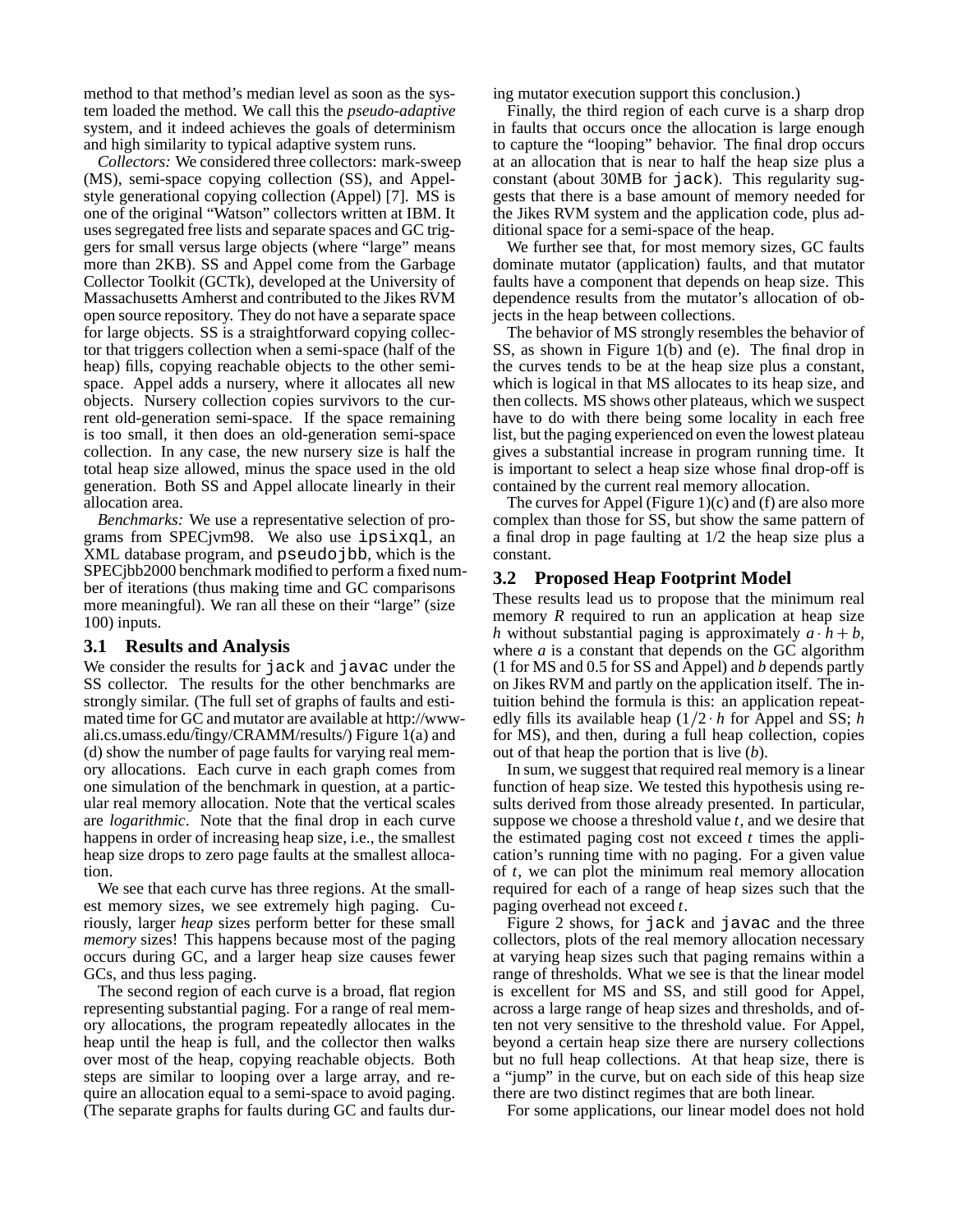

**Figure 1: Paging: Faults according to memory size and heap size**

as well. Figure 3 shows results for ipsixql under Appel. For smaller threshold values the linear relationship is still strong, modulo the shift from some full collections to none in Appel. While we note that larger threshold values ultimately give substantially larger departures from linearity, users are most likely to choose small values for *t* in an attempt nearly to eliminate paging. Only under extreme memory pressure would a larger value of *t* be desirable. The linear model appears to hold well enough for smaller *t* to consider using it to drive an adaptive heapsizing mechanism.



**Figure 3: (Real) memory required to obtain given paging overhead**

#### **4. DESIGN AND IMPLEMENTATION**

Given the footprint and allocation for a process, the model described in Section 3.2 can be used to select a good heap size. To implement this idea, we modified two garbage collectors as well as the underlying virtual memory manager (VMM). Specifically, we changed the VMM to collect information sufficient to calculate the footprint, and we changed the garbage collectors to adjust the heap size online. Furthermore, we altered the VMM to communicate to the collectors the information necessary to perform the heap size calculation.

We implemented the modified garbage collectors within the Jikes RVM [6, 5] Java system, which we ran on Dynamic SimpleScalar [14]. We used these same tools to generate the traces discussed in Section 3.2. In this case, we modified the portion of DSS that models an operating system's VMM to track and communicate the process footprint.

# **4.1 Emulating a Virtual Memory Manager**

DSS is an instruction-level CPU simulator that emulates the execution of a process under PPC Linux. We enhanced its emulation of the VMM so that it more realistically modeled the operation of a real system. Since our algorithm relies on a VMM that conveys both the current allocation and the current footprint to the garbage collector, it is critical that the emulated VMM be sufficiently realistic to approximate the overhead that our methods would impose.

**A low cost replacement policy:** Our emulated VMM uses a SEGQ [8] structure to organize pages; that is, main memory is divided into two segments where the more recently used pages are placed in the first segment—a *hot set* of pages—while less recently used pages are in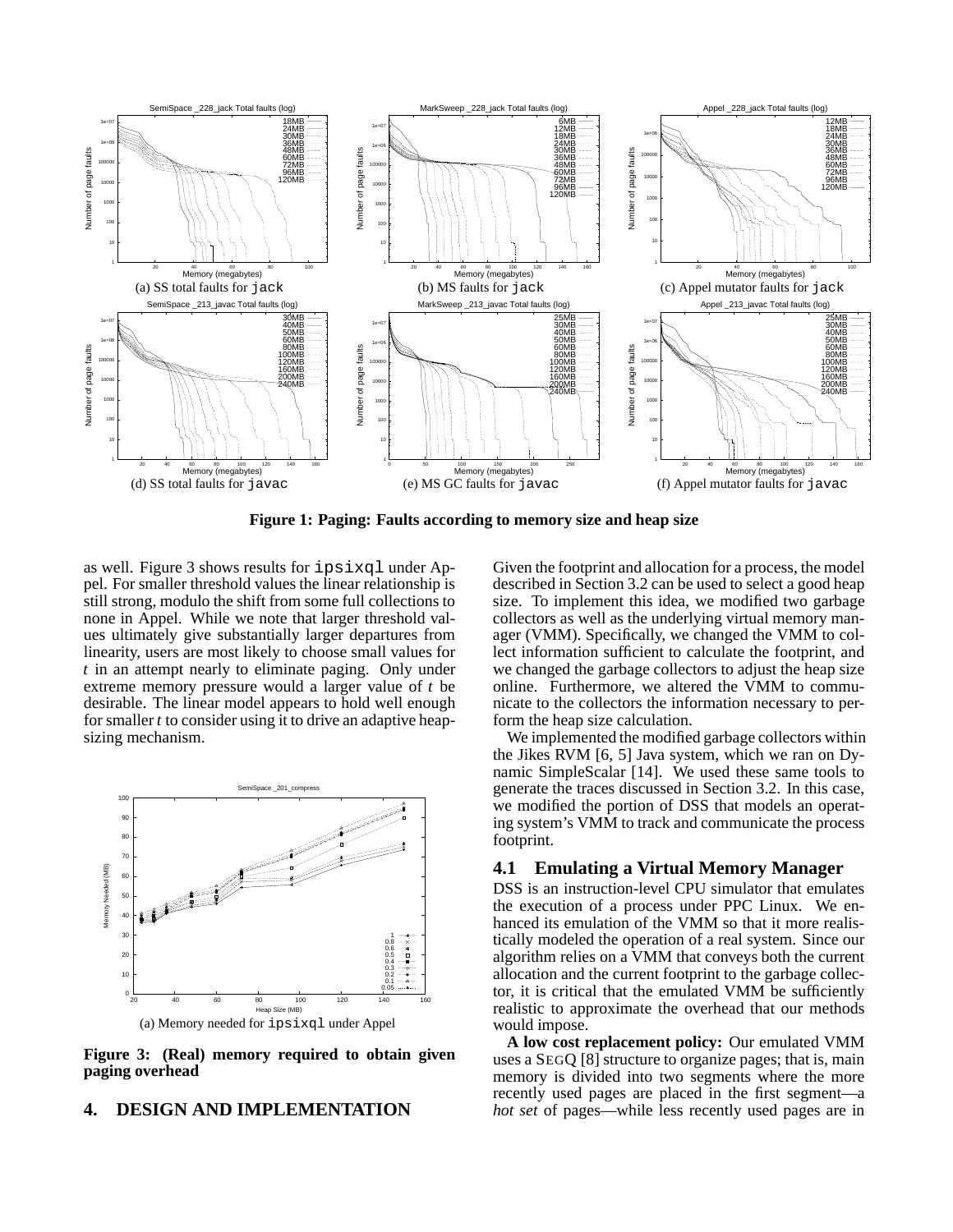

**Figure 2: (Real) memory required across range of heap sizes to obtain given paging overhead**

the second segment—the *cold set*. When a new page is faulted into main memory, it is placed in the first (hot) segment. If that segment is full, one page is moved into the second segment. If the second segment is full, one page is evicted to disk, thus becoming part of the *evicted set*.

We use the CLOCK algorithm—a common, low-overhead algorithm that approximates LRU—for the hot set. This use of hardware reference bits allows pages to be moved into the cold set in an order that is close to true LRU order. Our model maintains 8 reference bits. As the CLOCK passes a particular page, we shift its byte of reference bits left by one position and *or* the hardware *referenced* bit into the low position of the byte. The rightmost *one* bit of the reference bits determines the relative age of the page. When we need to evict a hot set page to the cold set, we choose the page of oldest age that comes first after the current CLOCK pointer location.

We apply page protection to pages in the cold set, and store the pages in order of their eviction from the hot set. If the program references a page in the cold set, the VMM restores the page's permissions and moves it to the hot set, potentially forcing some other page out of the hot set and into the cold set. Thus, the cold set behaves like a normal LRU queue.

We modified DSS to emulate both hardware reference bits and protected pages. Our emulated VMM uses these capabilities to implement our CLOCK/LRU SEGQ policy. For a given main memory size, it records the number of minor page faults on protected pages and the number of major page faults on non-resident pages. We can later ascribe service times for minor and major fault handling and thus determine the running time spent in the VMM.

**Handling unmapping:** As was the case for the SAD and LRU algorithms, our VMM emulation needs to deal with unmapping of pages. The cold and evicted sets work essentially as one large LRU queue, so we handle unmapped pages for those portions as we did for the LRU stack algorithm. As for the hot set, suppose an unmap operation causes *k* pages to be unmapped in the hot set. Our strategy is to shrink the hot set by *k* pages and put *k* place holders at the head of the cold set. We then allow future faults from the cold or evicted set to grow the hot set back to its target size.

# **4.2 Virtual Memory Footprint Calculations**

Existing real VMMs lack capabilities critical for supporting our heap sizing algorithm. Specifically, they do not gather sufficient information to calculate the footprint of a process, and they lack a sufficient interface for interacting with our modified garbage collectors. We describe the modifications required to a VMM—modifications that we applied to our emulated VMM—to add these capabilities.

We have modified our VMM to measure the current footprint of a process, where the *footprint* is defined as the *smallest allocation whose page faulting will increase the total running time by more than a fraction t over the non-paging running time*.<sup>1</sup> When  $t = 0$ , the correspond-

<sup>1</sup>*Footprint* has sometimes been used to mean the total number of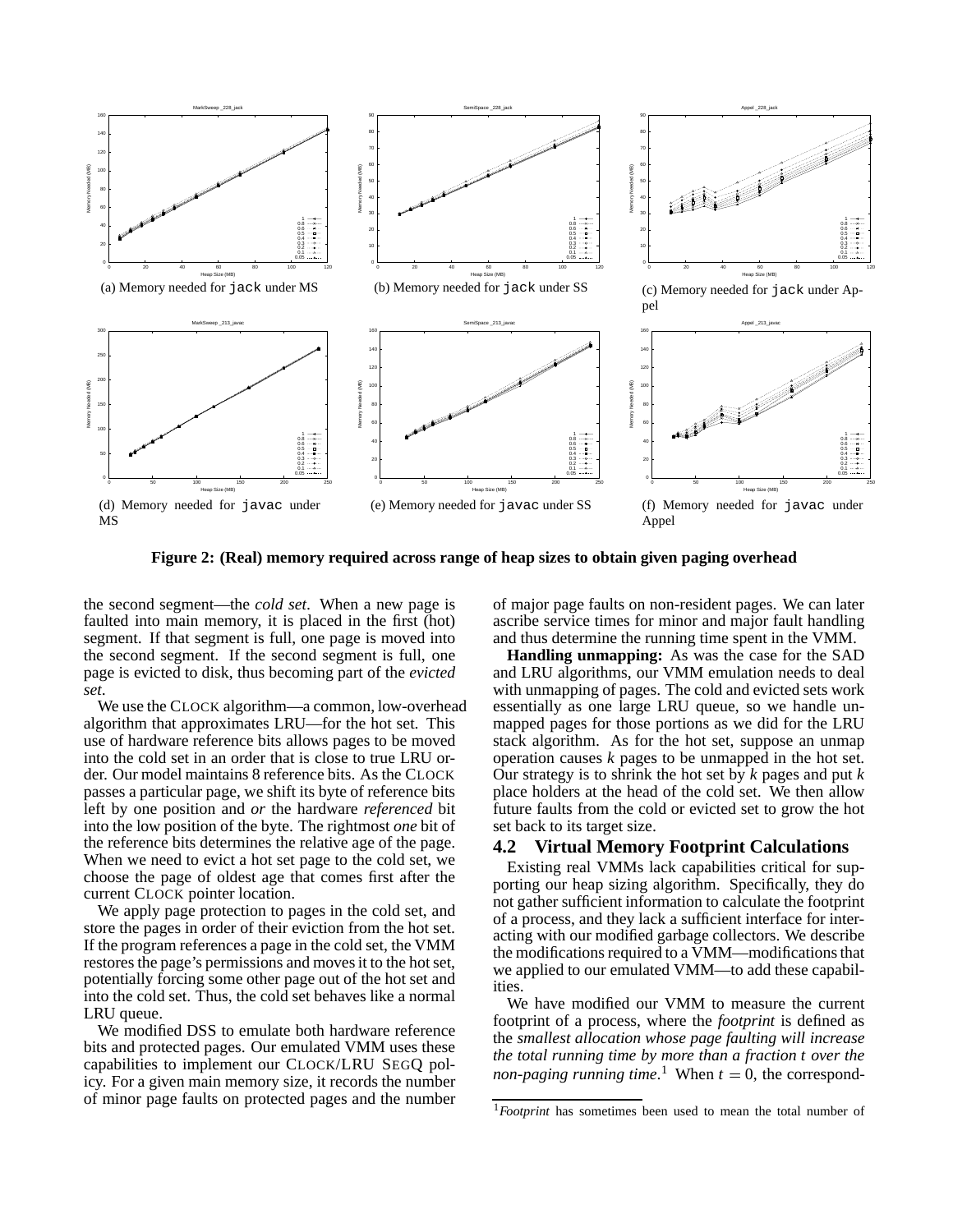ing allocation may be wasting space to cache pages that receive very little use. When *t* is small but non-zero, the corresponding allocation may be substantially smaller in comparison, and yet still yield only trivial amounts of paging, so we think non-zero thresholds lead to a more useful definition of *footprint*.

**LRU histograms:** To calculate this footprint, the VMM records an *LRU histogram* [19, 20]. For each reference to a page found at position *i* of the LRU queue for that process, we increment a count  $H[i]$ . This histogram allows the VMM to calculate the number of page faults that would occur with each possible allocation to the process. The VMM finds the footprint by finding the allocation size where the number of faults is just below the number that would cause the running time to exceed the threshold *t*.

Maintaining a true LRU queue would impose too much overhead in a real VMM. Instead, our VMM uses the SEGQ structure described in Section 4.1 that approximates LRU at low cost. Under SEGQ, we maintain histogram counts only for references to pages in the cold and evicted sets. Such references incur a minor or major fault, respectively, and thus give the VMM an opportunity to increment the appropriate histogram entry. Since the hot set is much smaller than the footprint, the missing histogram information on the hot set does not harm the footprint calculation.

In order to avoid large space overheads, we group queue positions and their histogram entries together into *bins*. Specifically, we use one bin for each 64 pages (256KB given our page size of 4KB). This granularity is fine enough to provide a sufficiently accurate footprint measurement while reducing the space overhead substantially.

**Mutator vs. collector referencing:** The mutator and garbage collector exhibit drastically different reference behaviors. Furthermore, when the heap size is changed, the reference pattern of the garbage collector itself will change, while the reference pattern of the mutator will likely remain similar (although slightly different thanks to objects that may have moved during collection).

Therefore, the VMM relies on notification from the garbage collector when collection begins and when it ends. One histogram records the mutator's reference pattern, and another histogram records the collector's. When the heap size changes, we clear the collector's histogram, since the previous histogram data no longer provides a meaningful projection of future memory needs.

When the VMM calculates the footprint of a process, it combines the counts from both histograms, thus incorporating the page faulting behavior of both phases.

**Unmapping pages:** A garbage collector may elect to *unmap* a virtual page, thereby removing it from use. As we discussed previously, we use place holders to model unmapped pages. They are crucial not only in determining the correct number of page faults for each memory size, but also in maintaining the histograms correctly, since the histograms indicate the number of faults one would experience at various memory sizes.

**Histogram decay:** Programs exhibit *phase behavior*: during a phase, the reference pattern is constant, but when one phase ends and another begins, the reference pattern may change dramatically. Therefore, the histograms must reflect the referencing behavior from the current phase. During a phase, the histogram should continue to accumulate. When a phase change occurs, the old histogram values should be decayed rapidly so that the new reference pattern will emerge.

Therefore, the VMM periodically applies an *exponential decay* to the histogram. Specifically, it multiplies each histogram entry by a decay factor  $\alpha = \frac{63}{64}$ , ensuring that older histogram data has diminishing influence on the footprint calculation. Previous research has shown that the decay factor is not a sensitive parameter when using LRU histograms to guide adaptive caching strategies [19, 20].

To ensure that the VMM applies decay more rapidly in response to a phase change, we must identify when phase changes occur. Phases are *memory size relative*: a phase change for a hardware cache is not a phase change for a main memory. Therefore, the VMM must respond to referencing behavior near the main memory allocation for the process. Rapid referencing of pages that substantially affect page replacement for the current allocation indicate that a phase change relative to that allocation size is occurring [19, 20].

The VMM therefore maintains a *virtual memory clock* (this is quite distinct from, and should not be confused with the clock of the CLOCK algorithm). A reference to a page in the evicted set advances the clock by 1 unit. A reference to a page in the cold set, whose position in the SEGQ system is *i*, advances the clock by  $f(i)$ . If the hot set contains *h* pages, and the cold set contains *c* pages, then  $h < i \leq h + c$  and  $f(i) = \frac{i-h}{c}$ . The contribution of the reference to the clock's advancement increases linearly from 0 to 1 as the position nears the end of the cold set, thus causing references to pages that are near to eviction to advance the clock more rapidly.

Once the VMM clock advances  $\frac{M}{16}$  units for an *M*-page allocation, the VMM decays the histogram. The larger the memory, the longer the decay period, since one must reference a larger number of previously cold or evicted pages to constitute a phase change.

**Hot set size management:** A typical VMM uses a large hot set to avoid minor faults. The cold set is used as a "last chance" for pages to be re-referenced before being evicted to disk. In our case, though, we want to maximize the useful information (LRU histogram) that we collect, so we want the hot set to be as *small* as possible, without causing undue overhead from minor faults. We thus set a target *minor fault overhead*, stated as a fraction of application running time, say 1% (a typical value we used).

unique pages used by a process, and sometimes the memory size at which no page faulting occurs. Our definition is taken from this second meaning. We choose not to refer to it as a *working set* because that term has a larger number of poorly defined meanings.

 $2$ If the cold set is large, the high frequency of references at lower queue positions may advance the clock too rapidly. Therefore, for a total allocation of *M* pages, we define  $c' = max(c, \frac{M}{2}), h' = min(h, \frac{M}{2}),$ and  $f(i) = \frac{i - h'}{c'}$ .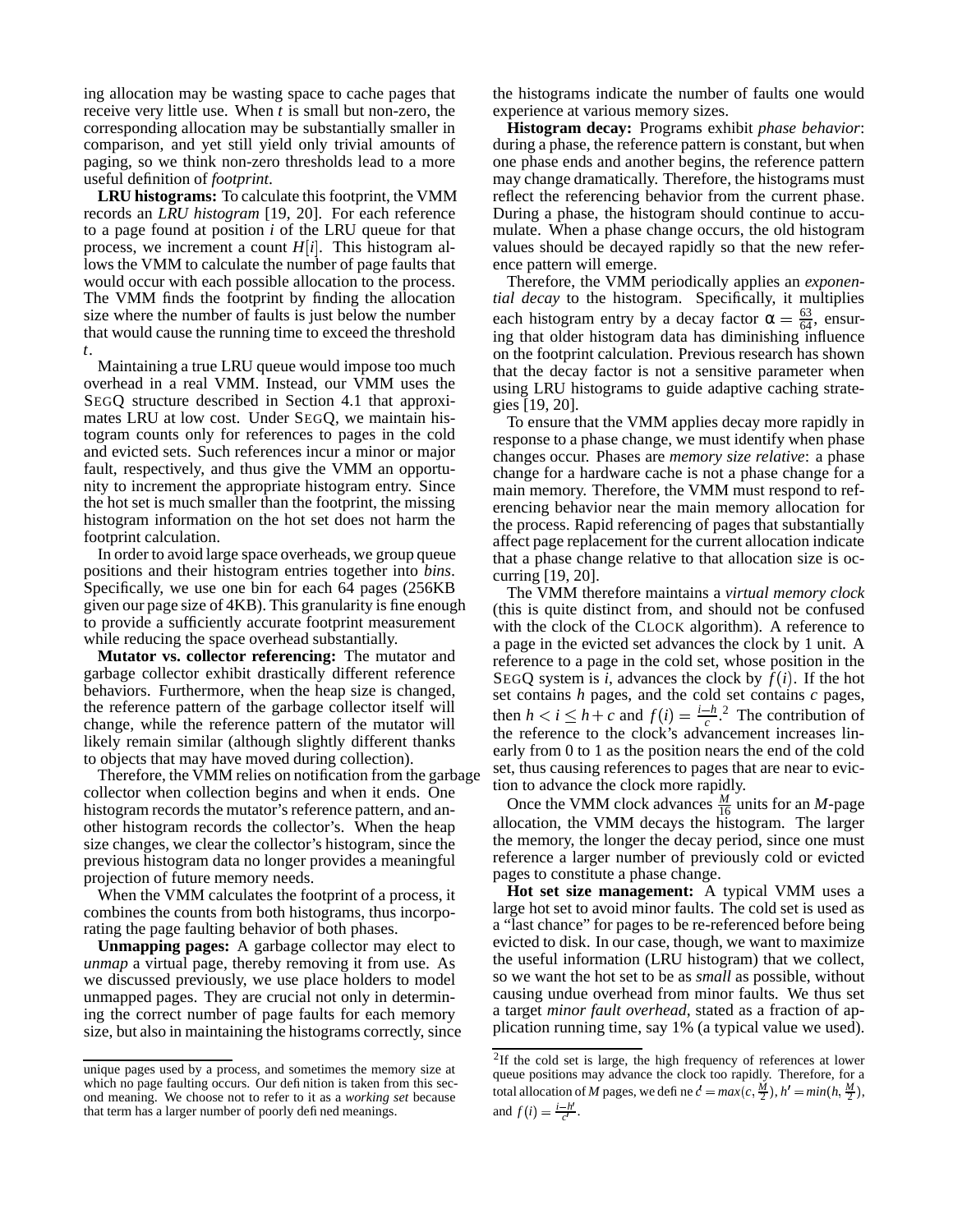Periodically (described below) we consider the overhead in the recent past. We calculate this as the (simulated) time spent on minor faults since the last time we checked, divided by the total time since the last time we checked. For "time" we use the number of instructions simulated, and assume an approximate execution rate of  $10<sup>9</sup>$  instructions/sec. We charge 2000 instructions (equivalent to 2*µ*s) per minor fault. If the overhead exceeds 1.5%, we increase the hot set size; if it is less than 0.5%, we decrease it (details in a moment). This simple adaptive mechanism worked quite well to keep the overhead within bounds, and the 1% value provided information good enough for the rest of our mechanisms to work.

*How do we add or remove pages from the hot set?* Our technique for growing the hot set by *k* pages is to move into the hot set the  $k$  hottest pages of the cold set. To shrink the hot set to a target size, we run the CLOCK algorithm to evict pages from the hot set, but *without* updating the reference bits used by the CLOCK algorithm. In this way the oldest pages in the hot set (insofar as reference bits can tell us age) end up at the head of cold set, with the most recently used nearer the front (i.e., in proper age order).

*How do we trigger consideration of hot set size adjustment?* To determine when to grow the hot set, we count what we call *hot set ticks*. We associate a weight with each LRU queue entry from positions  $h+1$  through  $h+c$ , calcula such that each position has weight  $w = (h + c + 1 - i)/c$ . tog Thus, position  $h+1$  has weight 1 and  $h+c+1$  has weight 0. For each minor fault that hits in the cold set, we increment the hot set tick count by the weight of the position of the fault. When the tick count exceeds 1/4 the size of the hot set (representing somewhat more than 25% turnover of the hot set), we trigger a size adjustment test. Note that the chosen weighting counts faults near the hot set boundary more than ones far from it. If we have a high overhead that we can fix with reasonable hot set growth, we will find it more quickly; conversely, if we have many faults from the cold end of the cold set, we may be encountering a phase change in the application and should be careful not to adjust the hot set size too eagerly.

To handle the case where we should consider shrinking the hot set, we consider the passage of (simulated) real time. If, when we handle a fault, we find that we have not considered an adjustment within  $\tau$  seconds, we trigger consideration. We use a value of  $16 \times 10^6$  instructions, corresponding to  $\tau = 16$ ms.

*When we want to grow the hot set, how do we compute a new size?* Using the current overhead, we determine the number of faults by which we exceeded our target overhead since the last time we considered adjusting the hot set size. We multiply this times the average hot-tick weight of minor faults since that time, namely *hot ticks / minor faults*; we call the resulting number *N*:

 $W = hot$  *ticks*/*minor faults* 

*target faults*  $= (\Delta t \times 1\%) / 2000$ 

 $N = W \times (actual$  *faults*  $-$  *target faults*)

Multiplying by the factor *W* avoids adjusting too eagerly.

Using recent histogram counts for pages at the hot end of the cold set, we add pages to the hot set until we have added ones that account for *N* minor faults since the last time we considered adjusting the hot set size.

*When we want to shrink the hot set, how do we compute a new size?* In this case, we do not have histogram information, so we assume that (for changes that are not too big) the number of minor faults changes linearly with the number of pages removed from the hot set. Specifically, we compute a desired fractional change:

$$
fraction = (target faults - actual faults) / target faults
$$

Then, to be conservative, we reduce the hot set size by only 20% of this fraction:

 $reduction = hot set size \times fraction \times .20$ 

We found this scheme to work very well in practice.

**VMM/GC interface:** The GC and VMM communicate with system calls. The GC initiates communication at the beginning and ending of each collection. When the VMM receives a system call marking the beginning of a collection, it switches from the mutator to the collector histogram. It returns no information to the GC at that time.

When the VMM receives a system call for the ending of a collection, it performs a number of tasks. First, it calculates the footprint of the process based on the histograms and the threshold *t* for page faulting. Second, it determines the current main memory allocation to the process. Third, it switches from the collector to the mutator histogram. Finally, it returns to the GC the footprint and allocation values. The GC may use these values to calculate a new heap size such that its footprint will fit into its allocated space.

# **4.3 Adjusting Heap Size**

In Section 3 we described the virtual memory behavior of the MS, SS, and Appel collectors in Jikes RVM. We now describe how we modified the SS and Appel collectors so that they modify their heap size in response to available real memory and the application's measured footprint. (Note that MS, unless augmented with compaction, cannot readily shrink its heap, so we did not modify it and drop it from further consideration.) We consider first the case where Jikes RVM starts with the heap size requested on the command line, and then adjusts the heap size after each GC in response to the current footprint and available memory. This gives us a scheme that at least potentially can adapt to changes in available memory during a run. Next, we augment this scheme with a startup adjustment, taking into account from the beginning of a run how much memory is available at the start. We describe this mechanism for the Appel collector, and at the end describe the (much simpler) version for SS.

**Basic adjustment scheme:** We adjust the heap size after each GC, so as to derive a new nursery size. First, there are several cases in which we do *not* try to adjust the heap size:

 When we just finished a nursery GC that is triggering a full GC. We wait to adjust until after the full GC.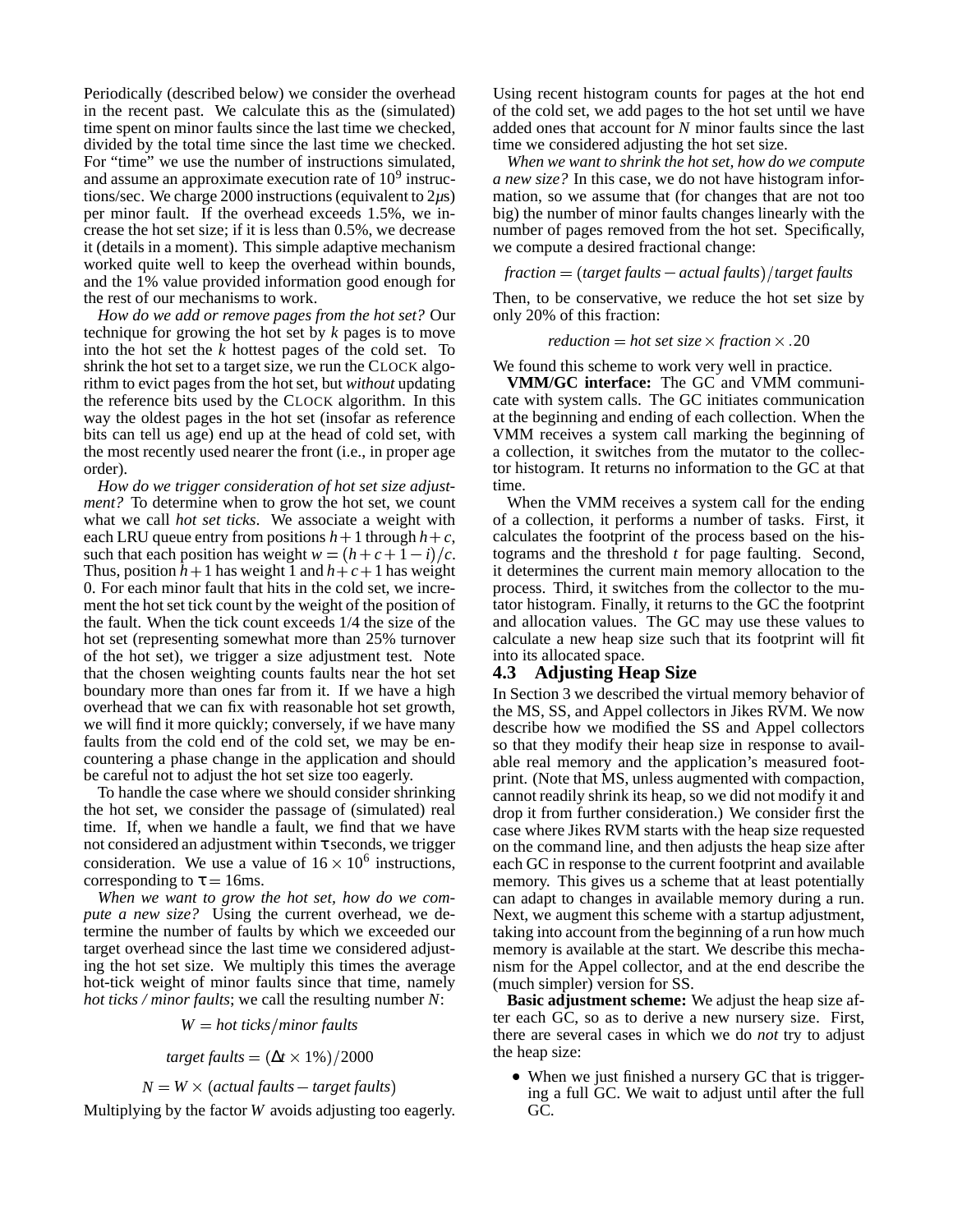- On startup, i.e., before there are any GCs. (We describe later our special handling of startup.)
- If the GC was a nursery GC, and the nursery was "small", meaning less than 1/2 of the maximum amount we can allocate (i.e., less than 1/4 of the current total heap size). Footprints from small nursery collections tend to be misleadingly small. We call this constant the *nursery filterfactor*, which controls which nursery collections heap size adjustment should ignore.

Supposing none of these cases pertain, we then act a little differently after nursery versus full GCs. After a nursery GC, we first compute the survival rate of the just completed GC (bytes copied divided by size of from-space). If this survival rate is greater than any survival rate we have yet seen, we estimate the footprint of the *next* full GC:

## *eff current footprint* 2 - *survival rate* - *old space size*

where the *old space size* is the size *before* this nursery GC.<sup>3</sup> We call this footprint the *estimated future footprint*, or *eff* for short. If the *eff* is less than available memory, we make no adjustment. The point of this calculation is to prevent over-eager growing of the heap after nursery GCs. Nursery GC footprints tend to be smaller than full GC footprints; hence our caution about using them to grow the heap.

If the *eff* is more than available memory, or if we just performed a full heap GC, we adjust the heap size, as we now describe. Our first step is to estimate the slope of the footprint versus heap size curve (corresponding to the slope of the lines in Figure 2. In general, we use the footprint and heap size of the two most recent GCs to determine this slope. However, after the first GC we have only one point, so in that case we assume a slope of 2 (for ∆*heap size*/∆*footprint*). Further, if we are considering *growing* the heap, we multiply the slope by 1/2, to be conservative. We call this constant the *conservative factor* and use it to control how conservatively we should grow the heap. In Section 5, we provide a sensitivity analysis for the *conservative* and *nursery filter factors*.

Using simple algebra, we compute the *target heap size* from the slope, current and old footprint, and old heap size. ("Old" means after the previous GC; "current" means after the current GC.):

#### *old size slope* - - *current footprint old footprint*

**Startup heap size:** We found that the heap size adjustment algorithm we gave above work well much of the time, but has difficulty if the initial heap size (given by the user on the Jikes RVM command line) is larger than the footprint. The underlying problem is that the first GC causes a lot of paging, yet we do not adjust the heap size until after that GC. Hence we added a startup adjustment. From the currently available memory (a value supplied by

the VMM on request), we compute an acceptable initial heap size:

 $Min (initial \; heap \; size \;, 2 \times (available - 20MB))$ 

**Heap size adjustment for SS:** SS in fact uses the same adjustment *algorithm* as Appel. The critical difference is that in SS there are no nursery GCs, only full GCs.

# **5. EXPERIMENTAL EVALUATION**

To test our algorithm we ran each benchmark described in Section 3 using the range of heap sizes used in Section 3.2 and a selection of fixed main memory allocation sizes. We used each combination of these parameters with both the standard garbage collectors (which use a static heap size) and our dynamic heap-sizing collectors. We chose the real memory allocations to reveal the effect of using large heaps in small allocations as well as small heaps in large allocations. In particular, we sought to evaluate the ability of our algorithm to grow *and* to shrink the heap, and to compare its performance to the static heap collectors in both cases.

We compare the performance of the collectors by measuring their estimated running time, derived from the number of instructions simulated. We simply charge a fixed number of instructions for each page fault to estimate total execution time. We further assume that writing back dirty pages can be done asynchronously so as to interfere minimally with application execution and paging. We ignore other operating system costs, such as application I/O requests. These modeling assumptions are reasonable because we are interested primarily in order-of-magnitude comparative performance estimates, not in precise absolute time estimates. The specific values we used assume that a processor achieves an average throughput of  $1 \times$ 10<sup>9</sup> instructions/sec and that a page fault stalls the application for  $5 \text{ms} = 5 \times 10^6$  instructions. We attribute 2,000 instructions to each soft page fault, i.e 2*µ*s, as mentioned in Section 4.2. For our adaptive semi-space collector, we use the threshold  $t = 5\%$  for computing the footprint. For our adaptive Appel collector we use  $t = 10\%$ . (Appel completes in rather less time overall and since there are a number of essentially unavoidable page faults at the end of a run, 5% was unrealistic for Appel.)

# **5.1 Adaptive vs. Static Semi-space**

Figure 4 shows the estimated running time of each benchmark for varying initial heap sizes under the SS collector. We see that for nearly every combination of benchmark and initial heap size, our adaptive collector changes to a heap size that performs at least as well as the static collector. The left-most side of each curve shows initial heap sizes and corresponding footprints that do not consume the entire allocation. The static collector under-utilizes the available memory and performs frequent collections, hurting performance. Our adaptive collector grows the heap size to reduce the number of collections without incurring paging. At the smallest initial heap sizes, this adjustment reduces the running time by as much as 70%.

At slightly larger initial heap sizes, the static collector performs fewer collections as it better utilizes the available memory. On each plot, we see that there is an initial

<sup>&</sup>lt;sup>3</sup>The factor  $2 \times$  *survival rate* is intended to estimate the volume of old space data referenced and copied. It is optimistic about how densely packed the survivors are in from-space. A more conservative value for the factor would be  $1 + survival$  *rate*.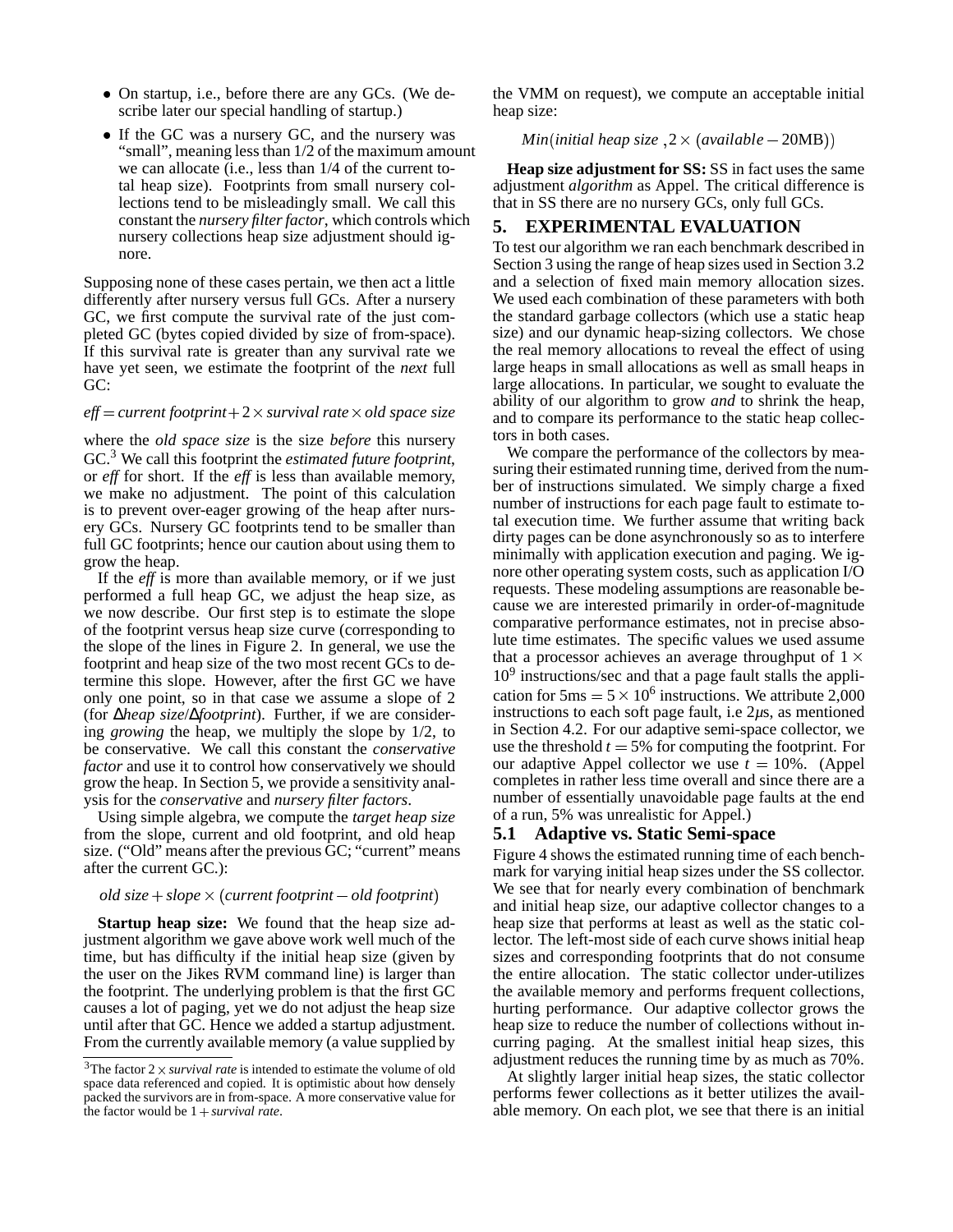heap size that is ideal for the given benchmark and allocation. Here, the static collector performs well, while our adaptive collector often matches the static collector, but sometimes increases the running time a bit. Only pseudojbb and 209 db experience this maladaptivity. We believe that fine tuning our adaptive algorithm will likely eliminate these few cases.

When the initial heap size becomes slightly larger than the ideal, the static collector's performance worsens dramatically. This initial heap size yields a footprint that is slightly too large for the allocation. The resultant paging for the static allocator has a huge impact, slowing execution under the static allocator 5 to 10 fold. Meanwhile, the adaptive collector shrinks the heap size so that the allocation completely captures the footprint. By performing slightly more frequent collections, the adaptive collector consumes a modest amount of CPU time to avoid a significant amount of paging, thus reducing the running time by as much as 90%.

When the initial heap size grows even larger, the performance of the adaptive collector remains constant. However, the running time with the static collector decreases gradually. Since the heap size is larger, it performs fewer collections, and it is those collections and their poor reference locality that cause the excessive paging. Curiously, if a static collector is going to use a heap size that causes paging, it is better off using an excessively large heap size!

Observe that for these larger initial heap sizes, even the adaptive allocator cannot match the performance achieved with the ideal heap size. This is because the adaptive collector's initial heap sizing mechanism cannot make a perfect prediction, and the collector does not adjust to a better heap size until after the first full collection.

**A detailed breakdown:** Table 1 provides a breakdown of the running time shown in one of the graphs from Figure 4. Specifically, it provides the results for the adaptive and static semi-space collectors for varying initial heap sizes with 213 javac. It indicates, from left to right: the number of instructions executed (billions); the number of minor and major faults; the number of collections; the percentage of time spent handling minor faults; the number of major faults that occur within the first two collections with the adaptive collector; the number of collections before the adaptive collector learns ("warms-up") sufficiently to find its final heap size; the percentage of improvement in terms of estimated time.

We see that at small initial heap sizes, the adaptive collector adjusts the heap size to reduce the number of collections, and thus the number of instructions executed, without incurring paging. At large initial heap sizes, the adaptive mechanism dramatically reduces the major page faults. Our algorithm found its target heap size within two collections, and nearly all of the paging occurred during that "warm-up" time. Finally, it controlled the minor fault cost well, approaching but never exceeding 1%.

# **5.2 Adaptive vs. Static Appel**

Figure 5 shows the estimated running time of each benchmark for varying initial heap sizes under the Appel collector. The results are qualitatively similar to those for the adaptive and static semi-space collectors. For all of the benchmarks, the adaptive collector yields significantly improved performance for large initial heap sizes that cause heavy paging with the static collector. It reduces running time by as much as 90%.

For about half of the benchmarks, the adaptive collector improves performance almost as dramatically for small initial heap sizes. However, for the other benchmarks, there is little or no improvement. The Appel algorithm uses frequent nursery collections, and less frequent full heap collections. For our shorter-lived benchmarks, the Appel collector incurs only 1 or 2 full heap collections. Therefore, by the time that the adaptive collector selects a better heap size, the execution ends.

Furthermore, our algorithm is more likely to be maladaptive when its only information is from nursery collections. Consider 228 jack at an initial heap size of 36MB. That heap size is sufficiently small that the static collector incurs no full heap collections. For the adaptive collector, the first several nursery collections create a footprint that is larger than the allocation, so the collector reduces the heap size. This heap size is small enough to force the collector to perform a full heap collection that references far more data than the nursery collections did. Therefore, the footprint suddenly grows far beyond the allocation and incurs heavy paging. The nursery collection leads the adaptive mechanism to predict an unrealistically small footprint for the select heap size.

Although the adaptive collector then chooses a much better heap size following the full heap collection, execution terminates before the system can realize any benefit. In general, processes with particularly short running times may incur the costs of having the adaptive mechanism find a good heap size, but not reap the benefits that follow. Unfortunately, most of these benchmarks have short running times that trigger only 1 or 2 full heap collections with pseudo-adaptive builds.

**Parameter sensitivity:** It is important, when adapting the heap size of an Appel collector, to filter out the misleading information produced during small nursery collections. Furthermore, because a maladaptive choice to grow the heap too aggressively may yield a large footprint and thus heavy paging, it is important to grow the heap conservatively. The algorithm described in Section 4.3 employs two parameters: the *conservative factor*, which controls how conservatively we grow the heap in response to changes in footprint or allocation, and the *nursery filter factor*, which controls which nursery collections to ignore.

We carried out a sensitivity test on these parameters. We tested all combinations of conservative factor values of  $\{0.66, 0.50, 0.40\}$  and nursery filter factor values of  $\{0.25, 0.5, 0.75\}$ . Figure 6 shows 213 javac under the adaptive Appel collector for all nine combinations of these parameter values. Many of the data points in this plot overlap. Specifically, varying the conservative factor has no effect on the results. For the nursery filter factor, values of 0.25 and 0.5 yield identical results, while 0.75 produces slightly improved running times at middling to large initial heap sizes. The effect of these parameters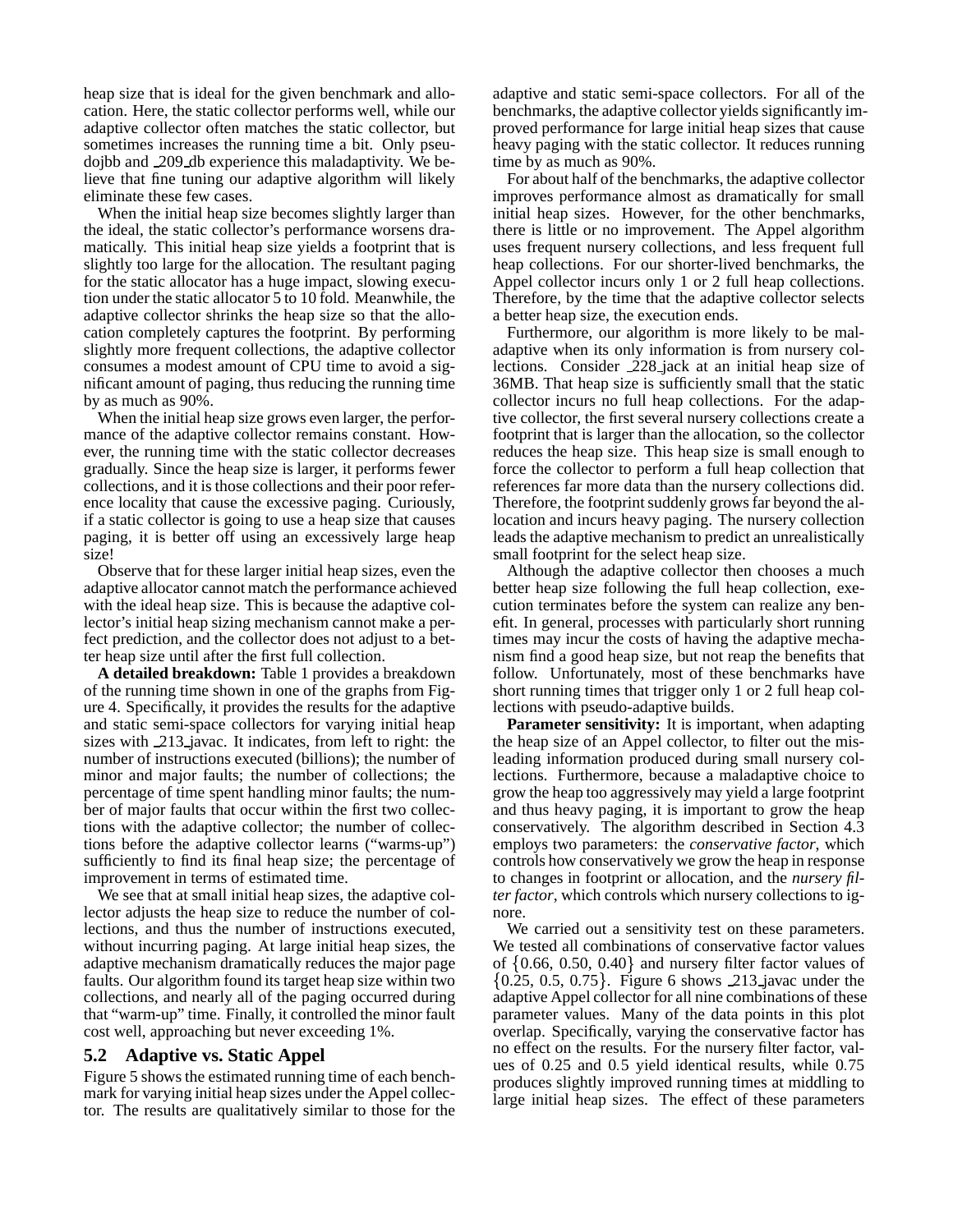

Figure 4: The estimated running time for the static and adaptive SS collectors for all benchmarks over a range of **initial heap sizes.**

| Heap | Inst's $(\times 10^9)$ |            | Minor faults |            | Major faults |        | GCs |     | Minor fault cost |       | MF             | W | Ratio         |
|------|------------------------|------------|--------------|------------|--------------|--------|-----|-----|------------------|-------|----------------|---|---------------|
| (MB) | AD                     | FIX        | AD           | FIX        | AĽ           | FIX    | Αl  | FIX | AD               | FIX   | $2 \text{GC}$  |   | <b>AD/FIX</b> |
| 30   | 15.068                 | 42.660     | 210.611      | 591,028    | 207          |        | .5  | 62  | 0.95%            | 0.95% |                |   | 62.28%        |
| 40   | .251<br>15.            | .554<br>22 | .058<br>212  | 306.989    | 106          |        | .5  | 28  | 0.95%            | 0.93% |                |   | 30.04%        |
| 50   | 14.965                 | 16.860     | 208.477      | 231,658    | 110          | 8      |     | 18  | 0.95%            | 0.94% |                |   | 8.22%         |
| 60   | 14.716                 | .811<br>13 | 198.337      | 191.458    | 350          | 689    | 14  | 13  | 0.92%            | 0.94% | $\overline{1}$ |   | 4.49%         |
| 80   | 14.894                 | 12.153     | 210.641      | 173,742    | 2.343        | 27.007 | 14  | 9   | 0.96%            | 0.97% | 2236           |   | 81.80%        |
| 100  | 13.901                 | 10.931     | 191.547      | 145.901    | .720         | 35.676 | 13  |     | 0.94%            | 0.90% | 1612           |   | 88.92%        |
| 120  | 13.901                 | 9.733      | 191.547      | 28.118     | .720         | 37.941 | 13  |     | $0.94\%$         | 0.89% | 1612           |   | 88.63%        |
| 160  | 13.901                 | 8.540      | 191.547      | .533<br>11 | .720         | 28,573 | 13  | 3   | $0.94\%$         | 0.88% | 1612           |   | 85.02%        |
| 200  | 13.901                 | 8.525      | 191,547      | 15.086     | .720         | 31,387 | 13  | 3   | $0.94\%$         | 0.91% | 1612           |   | 86.29%        |
| 240  | 13.901                 | 7.651      | 191.547      | 98,952     | .720         | 15.041 | 13  |     | 0.94%            | 0.87% | 1612           |   | 72.64%        |

Table 1: A detailed breakdown of the events and timings for 213 javac under the static and adaptive SS collector over a range of initial heap sizes. Warm-up is the time, measured in the number of garbage collections, that the **adaptivity mechanism required to select its final heap size.**

is dominated by the performance improvement that the adaptivity provides over the static collector.

**Dynamically changing allocations:** The results presented so far show the performance of each collector for an unchanging allocation of real memory. Although the adaptive mechanism finds a good, final heap size within two full heap collections, it is important that the adaptive mechanism also quickly adjust to dynamic changes in allocation that occur mid-execution.

Figure 7 shows the result of running 213 javac with the static and adaptive Appel collectors using varying initial heap sizes. Each plot shows results both from a static 60MB allocation and a dynamically changing allocation that begins at 60MB. The left-hand plot shows the results

of increasing that allocation to 75MB after 2 billion instructions  $(2 \text{ sec})$ , and the right-hand plot shows the results of shrinking to 45MB after the same length of time.

When the allocation grows, the static collector benefits from the reduced page faulting that occurs at sufficient large initial heap sizes. However, the adaptive collector matches or improves on that performance. Furthermore, the adaptive collector is able to increase its heap size in response to the increased allocation, and reduce the garbage collection overhead suffered when the allocation does not increase.

The qualitative results for a shrinking allocation are similar. The static collector's performance suffers due to the paging caused by the reduced allocation. The adaptive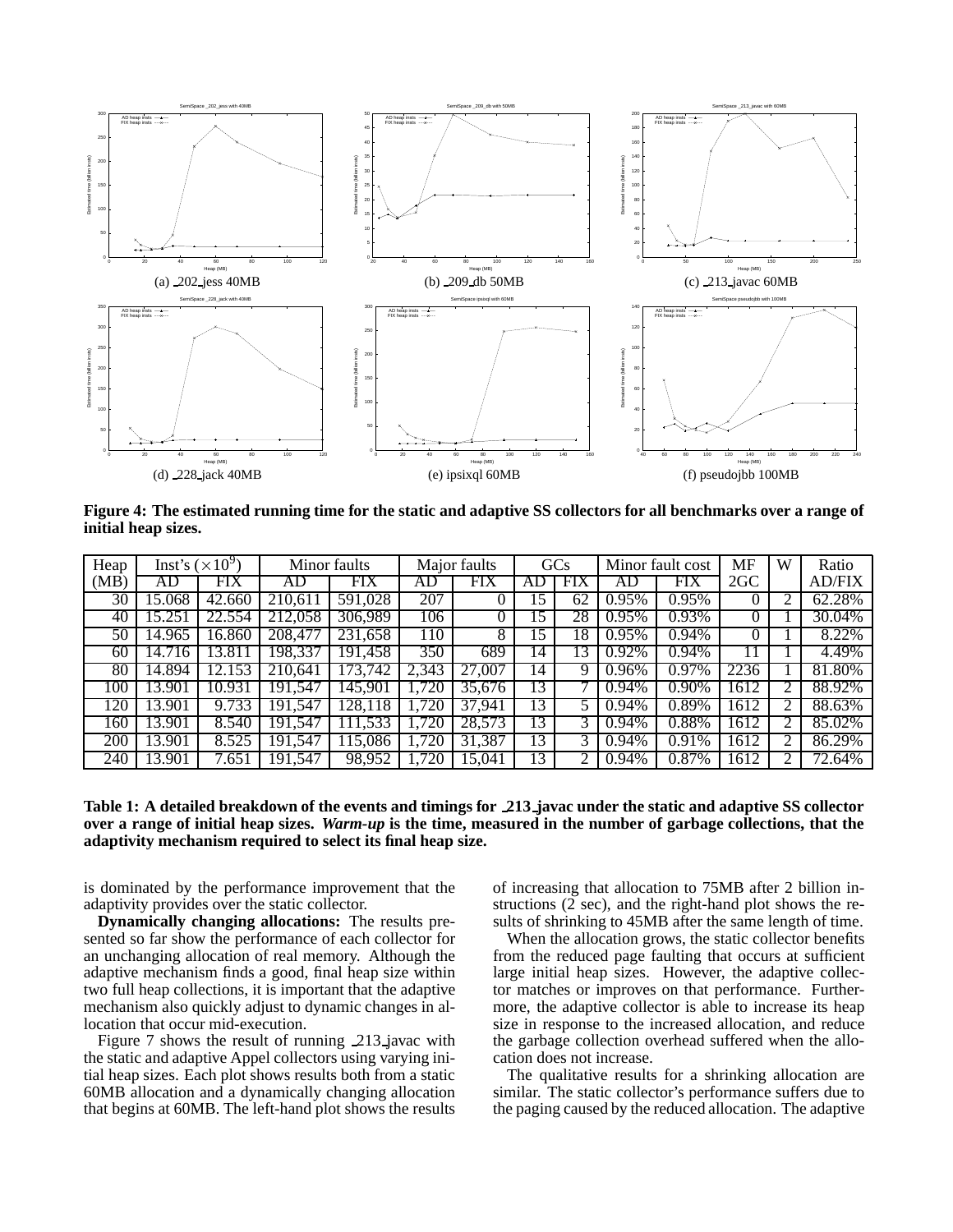

Figure 5: The estimated running time for the static and adaptive Appel collectors for all benchmarks over a range **of initial heap sizes.**



**Figure 6: 213 javac under the Appel collectors given a 60MB initial heap size. We tested the adaptive collector with 9 different combinations of parameter settings, where the first number of each combination is the** *conservative factor* **and the second number is the** *nursery filter factor***. The adaptive collector is not sensitive to the conservative factor, and is minimally sensitive to the nursery filter factor.**

collector's performance suffers much less from the reduced allocation. When the allocation shrinks, the adaptive collector will experience page faulting during the next collection, after which it selects a new, smaller heap size at which it will collect more often.

Notice that when the allocation changes dynamically, the adaptive allocator dominates the static collector—there is no initial heap size at which the static collector matches the performance of the adaptive allocator. Under changing allocations, adaptivity is necessary to avoid excessive collection or paging.

We also observe that there are no results for the adaptive collector for initial heap sizes smaller than 50MB. When the allocation shrinks to 45MB, paging always occurs. The adaptive mechanism responds by shrinking its heap. Unfortunately, it selects a heap size that is smaller than the minimum required to execute the process, and the process ends up aborting. This problem results from the failure of our linear model, described in Section 3.2, to correlate heap sizes and footprints reliably at such small heap sizes. We believe we can readily address this problem in future work (possibly in the final version of this paper). Since our collectors can already change heap size, we believe that a simple mechanism can grow the heap rather than allowing the process to abort. Such a mechanism will make our collectors even more robust.

# **6. FUTURE WORK**

Our adaptive collectors demonstrate the substantial performance benefits possible with dynamic heap resizing. However, this work only begins exploration in this direction. We are bringing our adaptive mechanism to other garbage collection algorithms such as mark-sweep. We seek to improve the algorithm to avoid the few cases in which it is maladaptive. Finally, we are modifying the Linux kernel to provide the VMM support described in Section 4.2 so that we may test the adaptive collectors on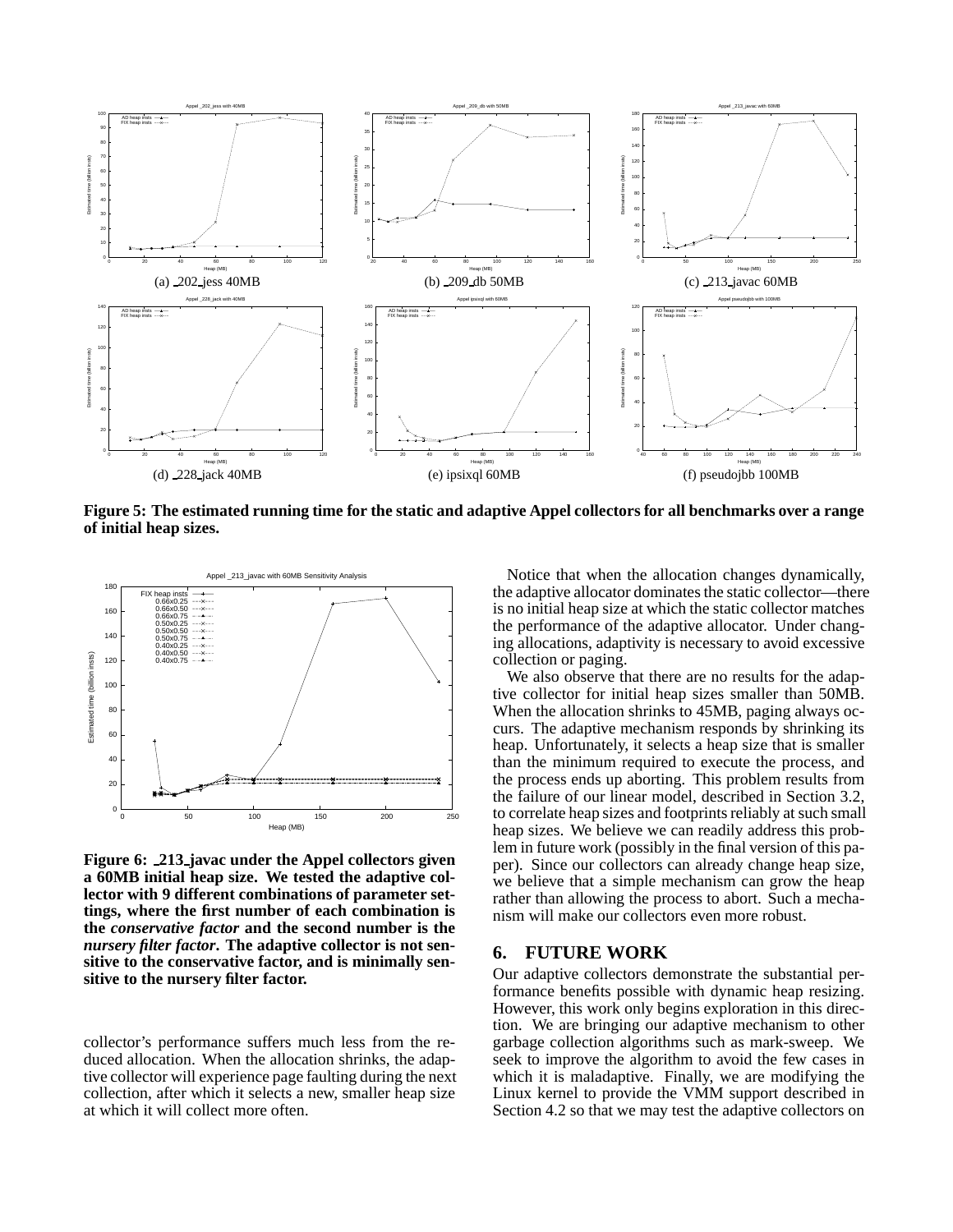

Figure 7: Results of running 213 javac under the adaptive Appel collector over a range of initial heap sizes and *dynamically varying* **real memory allocations. During execution, we increase (left-hand plot) or decrease (righthand plot) the allocation by 15MB after 2 billion instructions.**

a real system.

Other research is exploring a more fine-grained approach to controlling the paging behavior of garbage collectors. Specifically, the collector assists the VMM with page replacement decisions, and the collector explicitly avoids performing collection on pages that have been evicted to disk. We consider this approach to be orthogonal and complementary to adaptive heap sizing. We are exploring the synthesis of these two approaches to controlling GC paging.

Finally, we are developing new strategies for the VMM to select allocations for each process. A process that uses adaptive heap sizing presents the VMM with greater flexibility in trading CPU cycles for space consumption. By developing a model of the CPU time required for garbage collection at each possible allocation (and thus heap size), the VMM can choose allocations intelligently for processes that can flexibly change their footprint in response. When main memory is in great demand, most workloads suffer from such heavy paging that the system becomes useless. We believe that garbage collected processes whose heap sizes can adapt will allow the system to handle heavy memory pressure more gracefully.

## **7. CONCLUSION**

Garbage collectors are sensitive to heap size and main memory allocation. We present a dynamic adaptive heap sizing algorithm. We apply it to two collectors, semispace and Appel, requiring only minimal changes to the underlying collection algorithm to support heap size adjustments. For static allocations, our adaptive collectors match or improve upon the performance provided by the standard, static collectors in the vast majority of cases. The reductions in running time are often tens of percent, and as much as 90%. For initial heap sizes that are too large, we drastically reduce paging, and for initial heap sizes that are too small, we avoid excessive garbage collection.

In the presence of dynamically changing allocations, our adaptive collectors strictly dominate the static collectors. Since no one heap size will provide ideal performance when allocations change, adaptivity is necessary, and our adaptive algorithm finds good heap sizes within 1 or 2 full heap collections.

# **8. ACKNOWLEDGMENTS**

This material is based upon work supported by the National Science Foundation under grant number CCR-0085792. Any opinions, findings, conclusions, or recommendations expressed in this material are those of the authors and do not necessarily reflect the views of the NSF. We are also grateful to IBM Research for making the Jikes RVM system available under open source terms, and likewise to all those who developed SimpleScalar and Dynamic SimpleScalar and made them similarly available.

# **9. REFERENCES**

- [1] J2SE 1.5.0 Documentation Garbage Collector Ergonomics. Available at http://java.sun.com/j2se/1.5.0/docs/guide/vm/gcergonomics.html.
- [2] Novell Documentation: NetWare 6 Optimizing Garbage Collection. Available at http://www.novell.com/documentation/index.html.
- [3] Technical white paper BEA weblogic jrockit: Java for the enterprise. http://www.bea.com/content/news events /white papers/BEA JRockit wp.pdf.
- [4] R. Alonso and A. W. Appel. An advisor for flexible working sets. In *Proceedings of the 1990 SIGMETRICS Conference on Measurement and Modeling of Computer Systems*, pages 153–162, Boulder, CO, May 1990.
- [5] B. Alpern, C. R. Attanasio, J. J. Barton, M. G. Burke, P. Cheng, J.-D. Choi, A. Cocchi, S. J. Fink, D. Grove, M. Hind, S. F. Hummel, D. Lieber,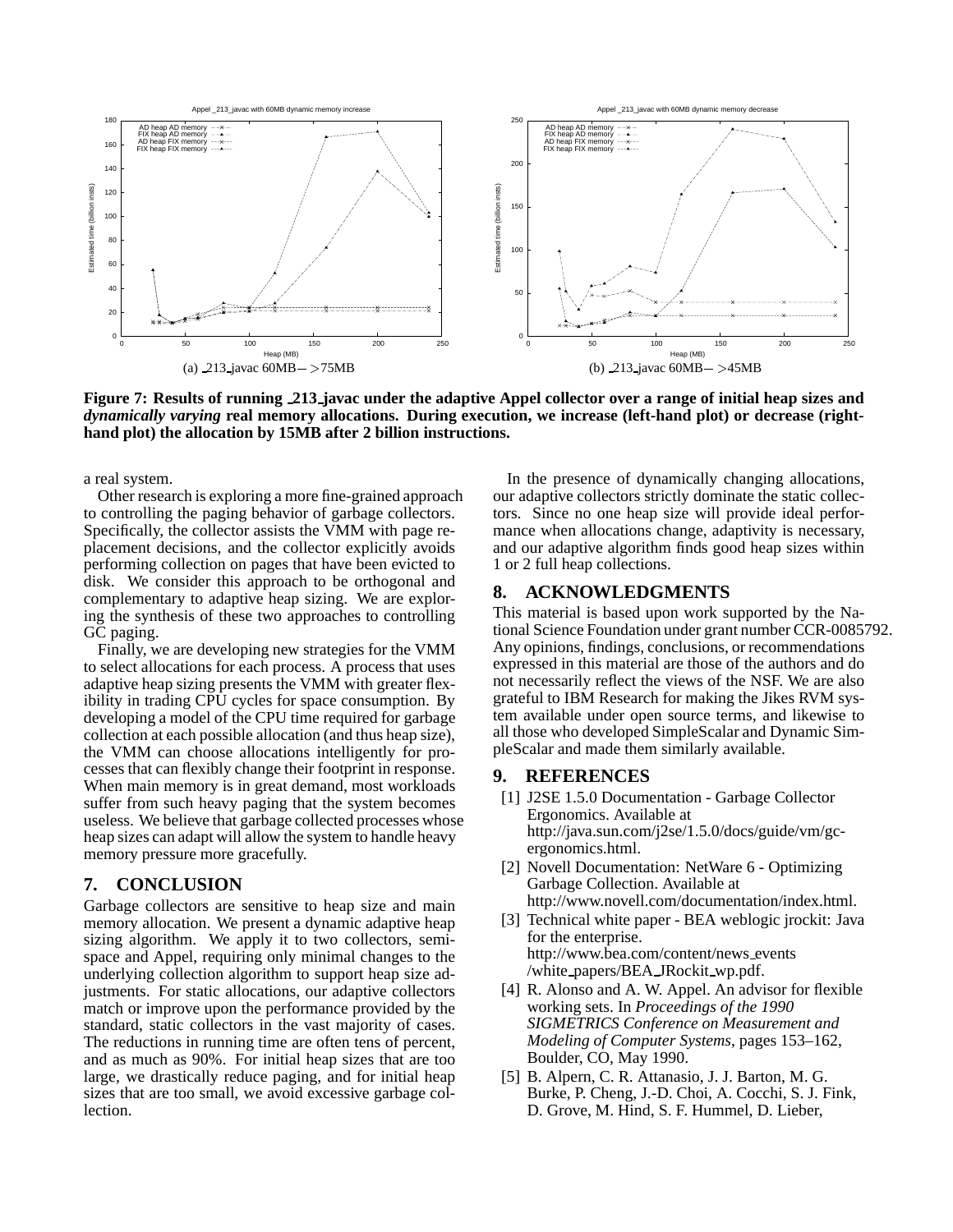V. Litvinov, M. F. Mergen, T. Ngo, V. Sarkar, M. J. Serrano, J. C. Shepherd, S. E. Smith, V. C. Sreedhar, H. Srinivasan, and J. Whaley. The Jalepeno˜ virtual machine. *IBM Systems Journal*, 39(1), Feb. 2000.

- [6] B. Alpern, C. R. Attanasio, J. J. Barton, A. Cocchi, S. F. Hummel, D. Lieber, T. Ngo, M. Mergen, J. C. Shepherd, and S. Smith. Implementing Jalepeño in Java. In *Proceedings of SIGPLAN 1999 Conference on Object-Oriented Programming, Languages, & Applications*, volume 34(10) of *ACM SIGPLAN Notices*, pages 314–324, Denver, CO, Oct. 1999. ACM Press.
- [7] A. Appel. Simple generational garbage collection and fast allocation. *Software: Practice and Experience*, 19(2):171–183, Feb. 1989.
- [8] O. Babaoglu and D. Ferrari. Two-level replacement decisions in paging stores. *IEEE Transactions on Computers*, C-32(12):1151–1159, Dec. 1983.
- [9] J. A. Barnett. Garbage collection versus swapping. *Operating Systems Review*, 13(3), 1979.
- [10] S. M. Blackburn, P. Cheng, and K. S. McKinley. Oil and Water? High Performance Garbage Collection in Java with MMTk. In *ICSE 2004, 26th International Conference on Software Engineering*, page to appear, May 2004.
- [11] H.-J. Boehm and M. Weiser. Garbage collection in an uncooperative environment. *Software: Practice and Experience*, 18(9):807–820, Sept. 1988.
- [12] T. Brecht, E. Arjomandi, C. Li, and H. Pham. Controlling garbage collection and heap growth to reduce the execution time of Java applications. In *Proceedings of the 2001 ACM SIGPLAN Conference on Object-Oriented Programming, Systems, Languages & Applications*, pages 353–366, Tampa, FL, June 2001.
- [13] E. Cooper, S. Nettles, and I. Subramanian. Improving the performance of SML garbage collection using application-specific virtual memory management. In *Conference Record of the 1992 ACM Symposium on Lisp and Functional Programming*, pages 43–52, San Francisco, CA, June 1992.
- [14] X. Huang, J. E. B. Moss, K. S. Mckinley, S. Blackburn, and D. Burger. Dynamic SimpleScalar: Simulating Java Virtual Machines. Technical Report TR-03-03, University of Texas at Austin, Feb. 2003.
- [15] S. F. Kaplan, Y. Smaragdakis, and P. R. Wilson. Trace reduction for virtual memory simulations. In *Proceedings of the ACM SIGMETRICS 1999 International Conference on Measurement and Modeling of Computer Systems*, pages 47–58, 1999.
- [16] S. F. Kaplan, Y. Smaragdakis, and P. R. Wilson. Flexible reference trace reduction for VM simulations. *ACM Transactions on Modeling and Computer Simulation (TOMACS)*, 13(1):1–38, Jan. 2003.
- [17] K.-S. Kim and Y. Hsu. Memory system behavior of

Java programs: Methodology and analysis. In *Proceedings of the ACM SIGMETRICS 2002 International Conference on Measurement and Modeling of Computer Systems*, volume 28(1), pages 264–274, Santa Clara, CA, June 2000.

- [18] D. A. Moon. Garbage collection in a large LISP system. In *Conference Record of the 1984 ACM Symposium on Lisp and Functional Programming*, pages 235–245, 1984.
- [19] Y. Smaragdakis, S. F. Kaplan, and P. R. Wilson. The EELRU adaptive replacement algorithm. *Performance Evaluation*, 53(2):93–123, July 2003.
- [20] P. R. Wilson, S. F. Kaplan, and Y. Smaragdakis. The case for compressed caching in virtual memory systems. In *Proceedings of The 1999 USENIX Annual Technical Conference*, pages 101–116, Monterey, California, June 1999. USENIX Association.

# **APPENDIX**

# **A. SAD AND LRU EXTENSIONS**

As previously mentioned, we needed to extend the SAD and LRU models to handle mmap and munmap sensibly. Since SAD and LRU both treat the first access to a page not previously seen as a compulsory miss, mmap actually requires no special handling. We *do* need to handle munmap events specially, however. First we describe how to model unmapping for the LRU stack algorithm, and then describe how to extend SAD accordingly. Consider the diagram in Figure 8(a). The upper configuration shows the state of the stack after the sequence of references a, b, c, d, e, f, g, h, i, j, k, l, followed by unmapping c and j.

Note that we leave *place holders* in the LRU stack for the unmapped pages. Suppose the next reference is to page e. We bring e to the front of the stack, and move the first unmapped page place holder to where e was in the stack. Why is this correct? For memories of size 2 or less, it reflects the page-in of e and the eviction of k. For memories of size 3 through 7, it reflects the need to page in e, and that, because there is a free page, there is no need to evict a page. For memories of size 8 or more, it reflects that there will be no page-in or eviction. Note that if the next reference had been to k or l, we would not move any place holder, and if the next reference had been to a, the place holder between k and i would move down to the position of a. When a place holder reaches the old end of the stack (the right as we have drawn it), it may be dropped.

Now consider Figure 8(b), which shows what happens when we reference page c, a page *not* in the LRU stack (a compulsory miss or demand-zero page). We push c onto the front of the stack, and slide the previously topmost elements to the right, until we consume one place holder (or we reach the end of the stack). This is correct because it requires a page-in for all memory sizes, but requires eviction only for memories of size less than 3, since the third slot is free.

One might be concerned that the place holders can cause the LRU stack structure to grow without bound. However,